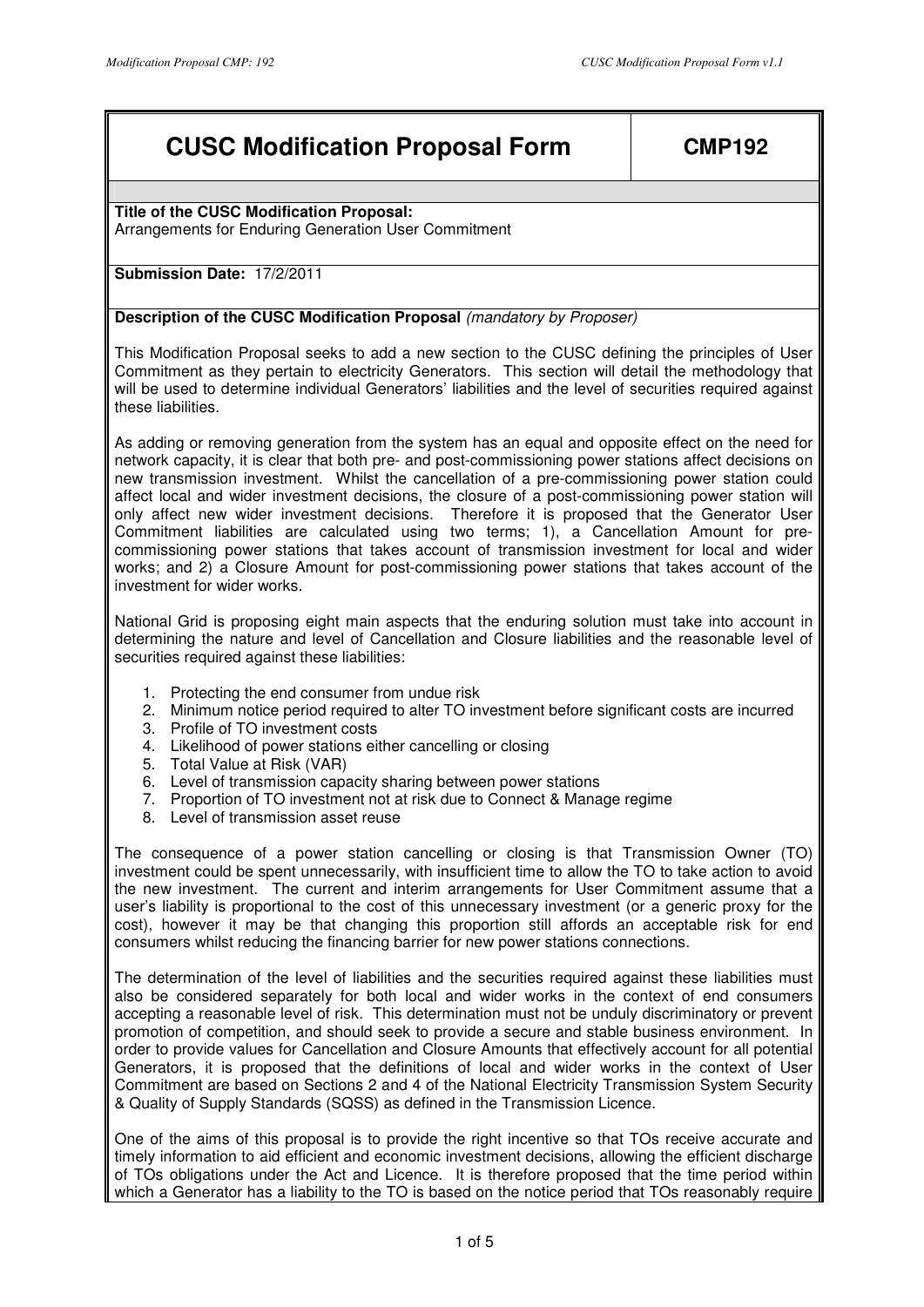to change investment plans with the lowest practicable cost impact. It is recognised that there must be a balance between Generators providing TOs with as much notice as possible of their intentions whilst not imposing an onerous and unmanageable requirement on Generators to guarantee a level of information that they practically do not have, which would impact upon effective competition. National Grid has determined from historic investment spend profiles that this optimum notice period is, on average, four years.

This Modification Proposal will replace the current interim Final Sums (Local Works Only) and Interim Generic User Commitment Methodology (IGUCM) arrangements for identifying Generators' liabilities and associated level of securities for pre-commissioning Generators and the Full TEC Reduction Notice Period and TEC Reduction Charge for post-commissioning Generators.

We recognise that the DECC and Ofgem fundamental reviews of both the market and charging arrangements (Electricity Market Reform and Project TransmiT) may interact with this proposal. However we believe there is significant merit in progressing this particular issue in parallel. This will ensure the timely implementation of a new regime which is intended to remove uncertainty for developers and thus better enable the achievement of the common objectives of these reviews.

### **Description of Issue or Defect that CUSC Modification Proposal seeks to Address:** (mandatory by Proposer)

When a Generator terminates they are liable for Final Sums and therefore have to provide security against the company's estimate of this liability. They represent a financial commitment from precommissioning Generators which falls away and is replaced with Use of System charges once a power station is connected. These "final sums" are based on the costs incurred by TOs in undertaking the transmission works to provide the connection to\use of system required by that user, which turn out to be unnecessary in the event of termination.

These costs are uncertain because although estimates are provided, the exact cost due on termination will not be known until after termination. The level of these costs also varies, generally increasing in significant steps during the construction programme as TOs progress the works. There are also issues in associating and sharing specific transmission construction works (and therefore the costs associated with these) to a particular user or group of users. This could result in a Generator, due to the timing of its application or Completion Date and the amount of transmission construction works now generally required to accommodate the level of requested capacity on the transmission system, becoming liable for significant amounts compared with the size and cost of its own development. The level of liability is also subject to change as the transmission construction works alter, and this can be significantly affected by the decisions of other Generators.

In order to address the above issues, National Grid introduced the Interim Generic User Commitment Methodology (IGUCM) which set the level of Generators' liabilities and associated securities based on a multiple of their TNUoS tariff. In conjunction with these arrangements, National Grid reviewed User Commitment for New and Existing Generators under CUSC Amendment Proposal 131, which sought to introduce a generic User Commitment methodology on an enduring basis. This was rejected by the Authority as it considered there was insufficient justification put forward for the different treatment between pre- and post-commissioning power stations. Following the Transmission Access Review and further industry consultation and discussions with Ofgem (April 2010 Final Sums Liabilities consultation), it was agreed that National Grid would implement a further interim solution where liabilities and therefore the security required for wider transmission investment works are not sought. This agreement on the two interim arrangements was time-limited to  $31<sup>st</sup>$  March 2011 (recently extended to 31<sup>st</sup> March 2012), and therefore National Grid is seeking to develop and introduce an enduring regime before this date.

National Grid believe that the review would be best conducted in partnership with the industry through a transparent and structured governance arrangement. This will allow the industry to engage actively in the development of the enduring regime.

The Modification Proposal seeks to address the following defects in the current User Commitment regime:

1. The methodology for calculating user commitment requirements is not defined in the existing commercial framework, and as such is non-transparent to users.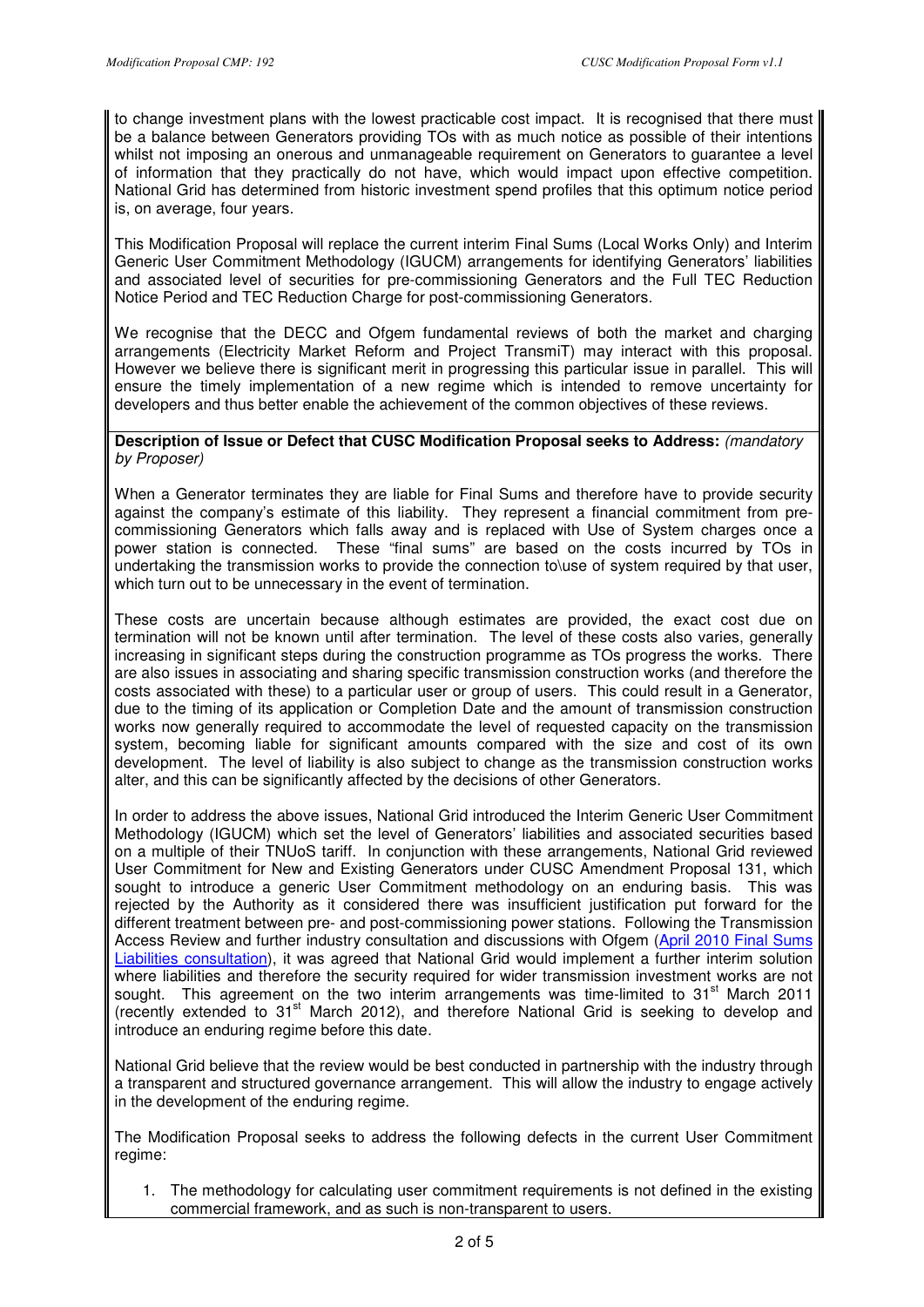- 2. The level and volatility of liabilities, and hence the level of security, determined through the existing methodology can represent a barrier to entry for new power stations.
- 3. Any difference in treatment of pre- and post-commissioning users should be objectively justified.
- 4. The existing arrangements do not take into account the perceived risk profile associated with cancellation and closure that changes throughout a power station's lifetime

This would address the perceived barriers to entry, provide more confidence in the firmness of capacity applications, and be equally applicable to all Generators.

# **Impact on the CUSC** (this should be given where possible)

The proposal suggests the inclusion of a new section or schedule to be added to the CUSC entitled "User Commitment". The new section will bring together in one place the calculation and processes applying to the derivation of what has been previously referred to as "final sums" and IGUCM, and will define the ongoing user commitment of existing generators to incentivise early notification of reductions in capacity.

In addition to the new section of the CUSC, changes may be applicable in the following areas:

- Removal of references to "Final Sums" and new definitions as required
- CUSC Section 2.14 Connection Charges
- CUSC Section 3.9.1 Use of System Charges
- CUSC Section 6.6 Payment
- CUSC Section 6.30.1 Decrease in Transmission Entry Capacity
- CUSC Section 6.30.2 Increase in Transmission Entry Capacity
- CUSC Schedule 2 Exhibit 1 Bilateral Connection Agreement
- CUSC Schedule 2 Exhibit 3 Construction Agreement and Offshore Construction Agreement

## **Do you believe the CUSC Modification Proposal will have a material impact on Greenhouse Gas Emissions? Yes**

Implementation of this Modification Proposal is anticipated to reduce the barriers to connection, and as such may be expected to improve the situation for developing low carbon projects. As these are expected to replace older more carbon intensive generation this proposal, along with wider market and framework reviews, should reduce the risk of not meeting the Government's Greenhouse Gas Emissions targets.

**Impact on Core Industry Documentation. Please tick the relevant boxes and provide any supporting information** (this should be given where possible)

| BSC |  |
|-----|--|

**Grid Code** 

 $\boxtimes$ 

| STC |  |  |  |
|-----|--|--|--|
|     |  |  |  |

Changing the user commitment regime is expected to provide more information that will need to be shared with TOs under the STC.

**Other N** Transmission Licence (please specify)

National Grid as NETSO secures works on behalf of all TOs. Both the arrangements in the CUSC and the revenue restrictions in the transmission licenses should be consistent with those in the CUSC and bilateral agreements. Therefore any change to the liabilities and security arrangements in the CUSC and associated agreements could have a consequential impact, and both should be reviewed.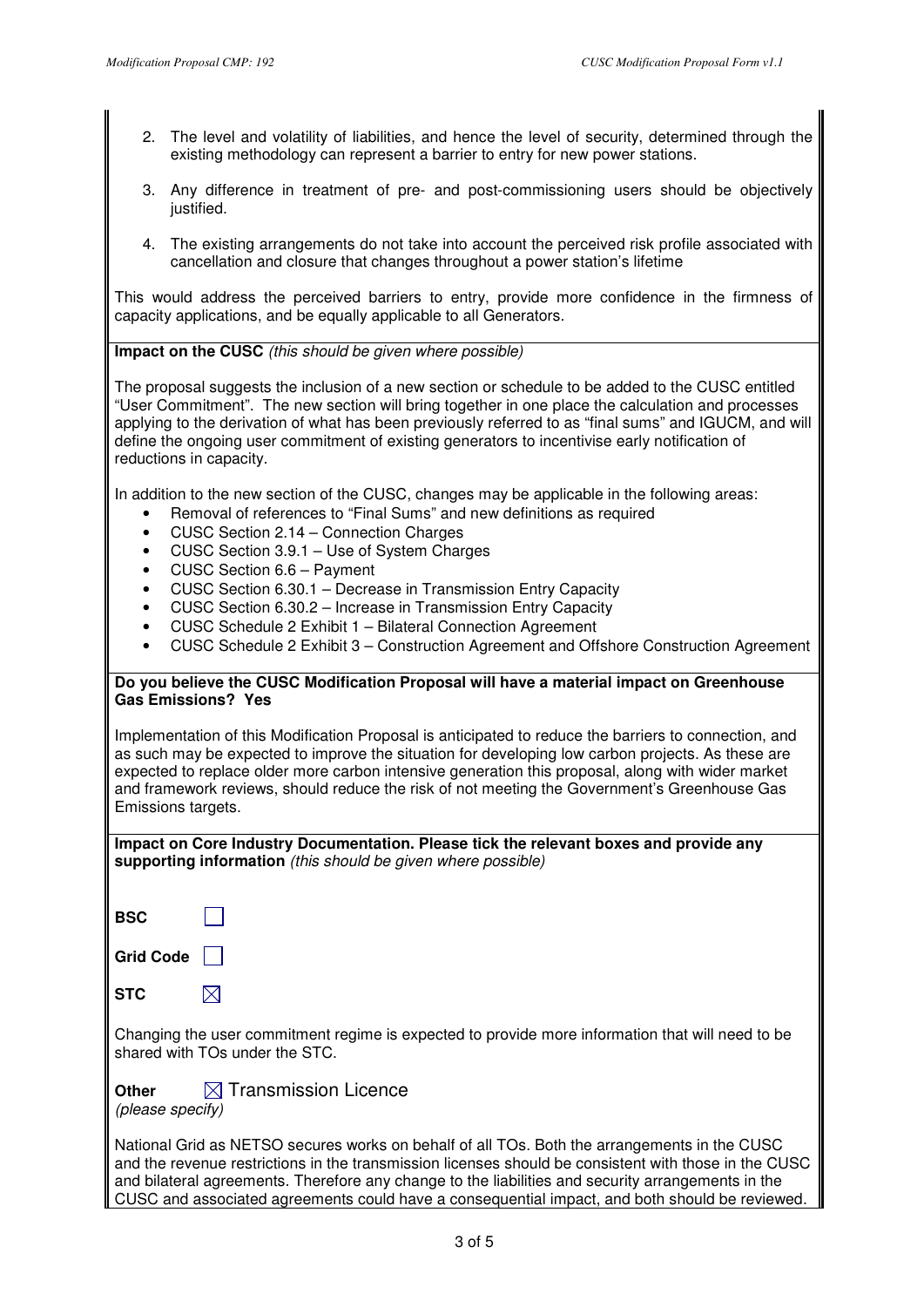## **Urgency Recommended:**

No

### **Justification for Urgency Recommendation**

N/A

## **Self-Governance Recommended:**

No

## **Justification for Self-Governance Recommendation**

N/A

#### **Should this CUSC Modification Proposal be considered exempt from any ongoing Significant Code Reviews?**

There are no ongoing SCRs that would be applicable to this CUSC Modification Proposal.

#### **Impact on Computer Systems and Processes used by CUSC Parties:** (this should be given where possible)

It is not anticipated that this proposal will affect the computer systems of CUSC parties. As part of the development National Grid will review the robustness of internal system for determining the liability and security requirements.

## **Details of any Related Modification to Other Industry Codes** (where known):

To be confirmed, when the proposals has been fully developed.

# **Justification for CUSC Modification Proposal with Reference to Applicable CUSC Objectives:**  (mandatory by proposer)

#### **Please tick the relevant boxes and provide justification:**

 $\boxtimes$  (a) the efficient discharge by The Company of the obligations imposed upon it by the Act and the Transmission Licence

Given that the unexpected closure of a post-commissioning power station has the same impact on planned transmission investment as the unexpected cancellation of a pre-commissioning power station, the difference in treatment between the two could potentially have an adverse impact on competition and should be objectively and transparently justified. In introducing an enduring regime, codified under open governance, whereby all Generators are incentivised to provide information on their future connection to the system, this Modification Proposal is expected to better facilitate the development of an efficient co-ordinated and economical transmission system and also establish the applicable treatment under Licence Condition C7 – Prohibition on Discriminating Between Users.

This information will also allow the Transmission Owners to plan and develop the transmission system in a more effective manner, supporting main the duties under the Act and the requirements of Transmission Licence C17.

 $\boxtimes$  (b) facilitating effective competition in the generation and supply of electricity, and (so far as consistent therewith) facilitating such competition in the sale, distribution and purchase of electricity.

Reducing the volatility and opacity of the current arrangements for user commitment will allow users to more accurately forecast their securities and therefore increase confidence in obtaining project